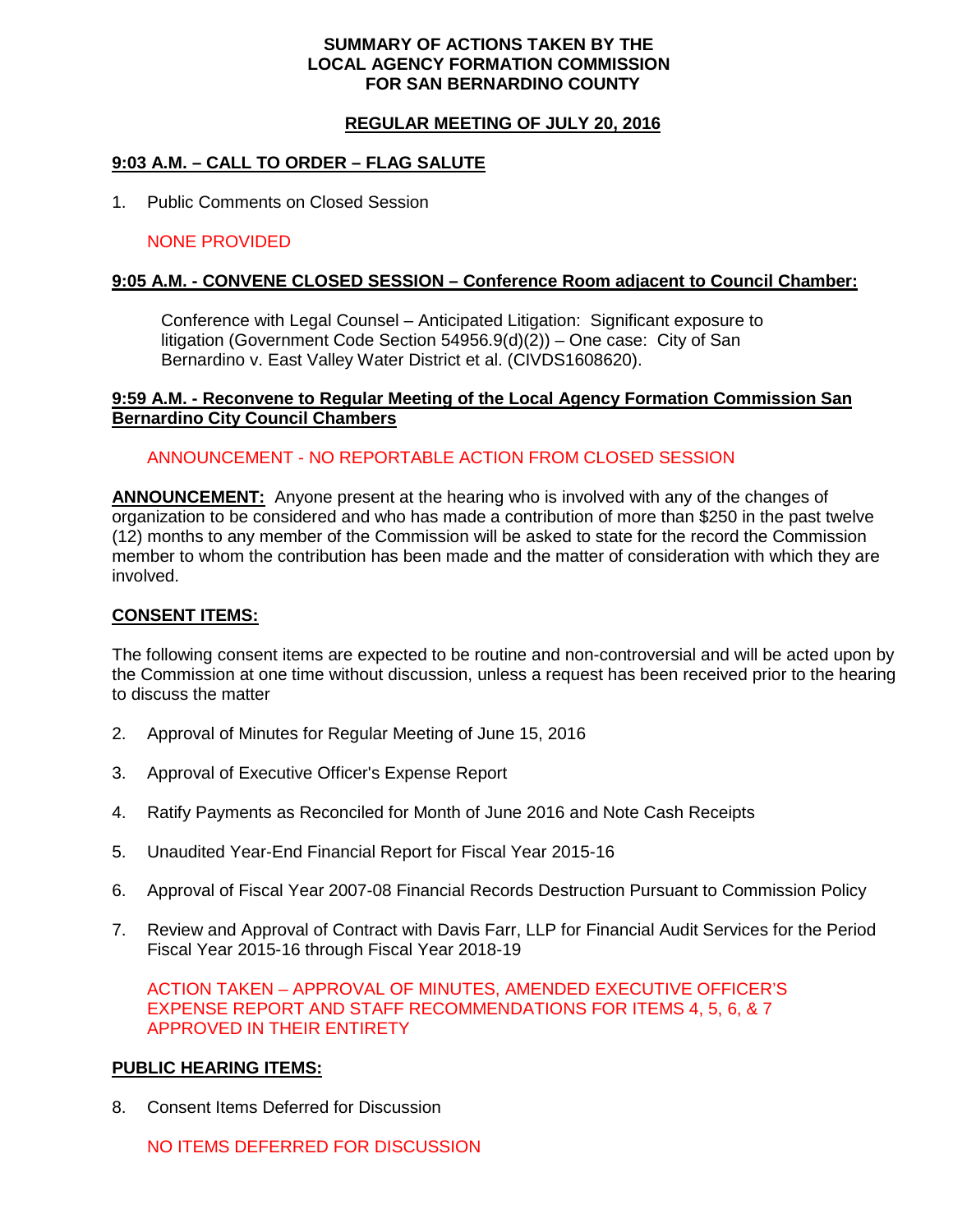9. Consideration of: (1) CEQA Statutory Exemption for LAFCO 3202 and (2) LAFCO 3202 – Reorganization to include Formation of the Wrightwood Community Services District and Dissolution of County Service Area 56 (Wrightwood community within San Bernardino and Los Angeles Counties)

ACTION TAKEN – APPROVAL OF THE FORMATION OF THE WRIGHTWOOD COMMUNITY SERVICES DISTRICT WITH THE MODIFICATION TO INCLUDE THE FUNCTION OF WASTEWATER THROUGH THE ASSIGNMENT OF THE SERVICE FOR PLANNING AND ENGINEERING A REGIONAL SERVICE, THE EXPANSION OF THE BOUNDARY TO THE NORTH AND EAST WITHIN SAN BERNARDINO COUNTY, AND TERMS AND CONDITIONS AS DETAILED IN THE STAFF REPORT

## **DISCUSSION ITEMS:**

10. Review and Consideration of Contract No. 16-1001429 Between San Bernardino County Transportation Commission and LAFCO for Lease of Harvey House premises and \$130,000 Loan for Interior Improvements located at 1170 West 3<sup>rd</sup> Street, Unit 150, San Bernardino

ACTION TAKEN – RECOMMENDATION APPROVED IN ITS ENTIRETY

11. Review and Adoption of Amendments to LAFCO Policy and Procedure Manual including, but not limited to, Section III -- Human Resources Policies and Procedures, Chapter 2: Employment, Amending Policy 2 (B) -- Establishment of Compensation Range for Executive Officer and Adding Policy 2 (F) Executive Officer Incentive Payment

ACTION TAKEN – OF AMENDMENTS TO SECTION III, CHAPTER 2; POLICY B – COMPENSATION RANGE FOR EXECUTIVE OFFICER APPROVED; POLICY 2 (F) EXECUTIVE OFFICER INCENTIVE PAYMENT TO BE CONTINUED

12. **CLOSED SESSION** – Conference Room adjacent to Council Chamber— Personnel (Government Code Section 54957) – Employee Evaluation – Executive Officer

REPORTABLE ACTION PROVIDED

13. Review and Adoption of Contract Amendment #6 with the Executive Officer

ACTION TAKEN – CONTRACT APPROVED AS AMENDED

## **INFORMATION ITEMS:**

14. Legislative Update Report

NONE REPORT PROVIDED

15. Executive Officer's Report

ORAL REPORT PROVIDED – EXECUTIVE OFFICER DIRECTED TO SUBMIT FIRE REORGANIZATION FOR CALAFCO ACHIEVEMENT AWARD

16. Commissioner Comments

NONE PROVIDED